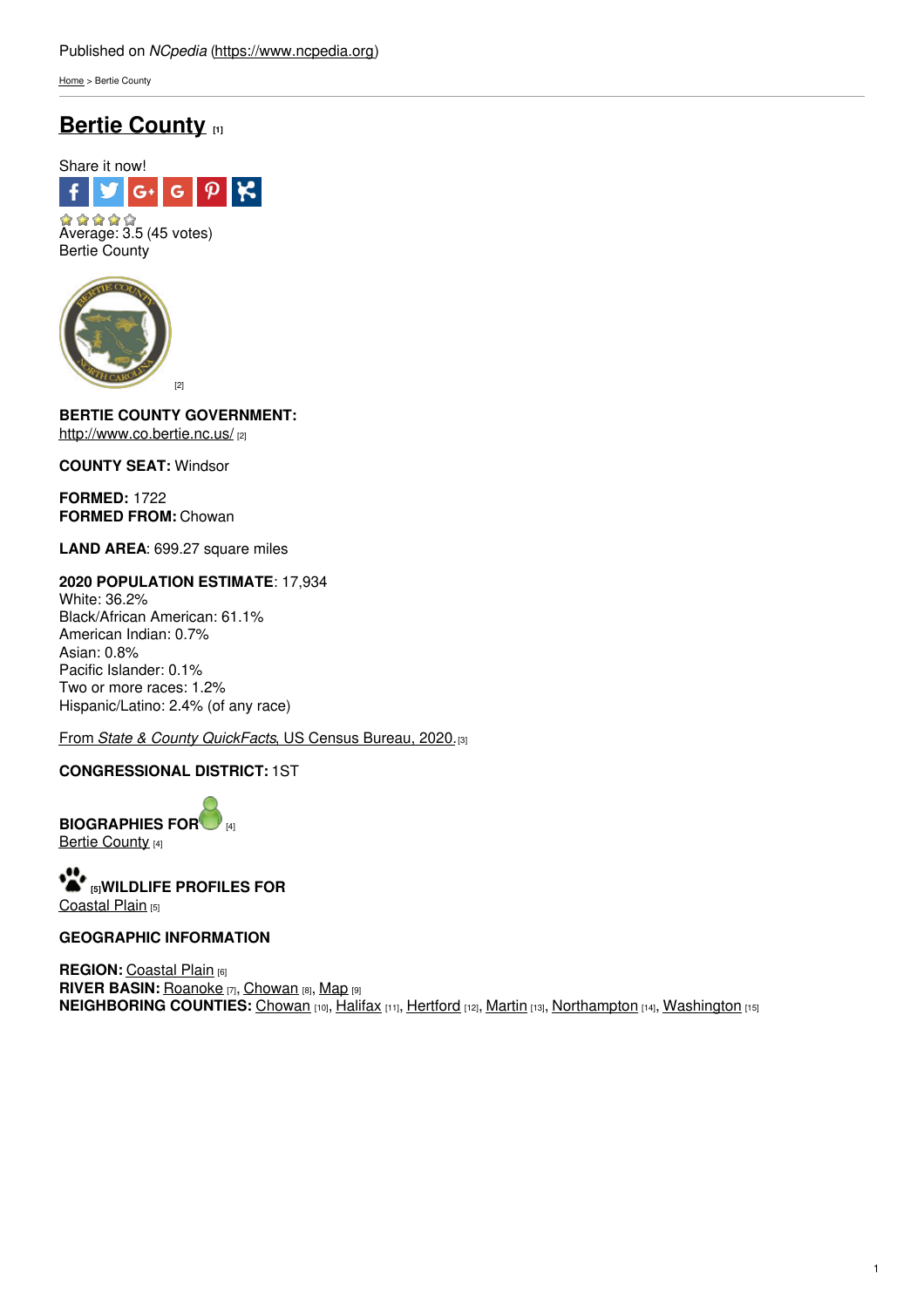

See also: North Carolina [Counties](https://www.ncpedia.org/node/156/) [16] (to access links to NCpedia articles for all 100 counties); Batts [House](https://www.ncpedia.org/batts-house) [17].

### by Jay Mazzocchi, 2006

Bertie County, located in the northeastern Coastal Plain [6] region of North Carolina, was formed in 1722 from Chowan County [10]. [Nathaniell](https://www.ncpedia.org/biography/batts-nathaniell) Batts [18], the first permanent white settler in North Carolina, lived in the region of Salmon Creek beginning in 1655. The county was named for Lords [Proprietors](https://www.ncpedia.org/lords-proprietors) [19] James and Henry Bertie. Early inhabitants of Bertie County included the [Tuscarora](https://www.ncpedia.org/american-indians/tuscarora) Indians (20), followed by English settlers. [Windsor](https://windsornc.com/) (21), the county seat, was incorporated in 1766, although it had been settled 40 years earlier. The town was named for Windsor Castle, a residence of the British royal family. Other communities in Bertie County include Lewiston-Woodville, Aulander, Colerain, and Roxobel. The county's important physical features include the Cashie River, the [Roanoke](https://www.ncpedia.org/rivers/roanoke) River [22], Albemarle Sound, Conine Island, and the Roanoke River wetlands.

Because of its location and the large amount of water within and surrounding it, Bertie County's soil is rich and ideal for agriculture. The county's major agricultural crops include [tobacco](https://www.ncpedia.org/tobacco) [23], corn, peanuts, cotton, wheat, hay, and soybeans. Livestock produced include beef cattle, swine, and poultry. The county also produces sand, gravel, and clay. Seafood is an important product, and among the county's manufactures are clothing, lumber, farm equipment, and woodstoves.

Bertie County's historic sites include the Hope [Plantation](https://www.hopeplantation.org/)  $p_4$  (the home of early nineteenth-century North Carolina governor and U.S. senator [David](https://www.ncpedia.org/stone-david) Stone [25]), the [King-Bazemore](https://d.lib.ncsu.edu/collections/catalog?f[work_facet][]=King-Bazemore+House) House [26] (1763), the Sans Souci Ferry, and a "new" (1858) Windsor Castle. Eden House, alongside the Chowan River, was a colonial estate and home to government; it is now a site of archaeological work. Popular events such as the Fun Day in the Park at Windsor, the Sea and Tee Festival, and Chicken on the Cashie attract many natives of the county as well as tourists. The population of Bertie County was estimated to be 19,700 in 2004.

## **Annotated history of Bertie County's formation:**

For an annotated history of the county's formation, with the laws affecting the county, boundary lines and changes, and other origin information, visit these references in *The Formation of the North Carolina Counties* (Corbitt, 2000), available online at North Carolina Digital Collections (note, there may be additional items of interest for the county not listed here):

County formation history: <https://digital.ncdcr.gov/digital/collection/p16062coll9/id/289799> [27]

Index entry for the county: <https://digital.ncdcr.gov/digital/collection/p16062coll9/id/290074> [28]

### **References:**

Alan D. Watson, *Bertie County: A Brief History* (1982).

### **Additional resources:**

Corbitt, David Leroy. 2000. *The formation of the North Carolina counties, 1663- 1943*. <https://digital.ncdcr.gov/digital/collection/p16062coll9/id/290103> [29] (accessed June 20, 2017).

Bertie County Government: <http://www.co.bertie.nc.us/> [2]

Windsor-Bertie County Chamber of Commerce: <http://windsorbertiechamber.com/> [30]

DigitalNC, Alamance County: <https://www.digitalnc.org/counties/bertie-county/> [31]

North Carolina Digital Collections (explore by place, time period, format):<https://digital.ncdcr.gov/> [32]